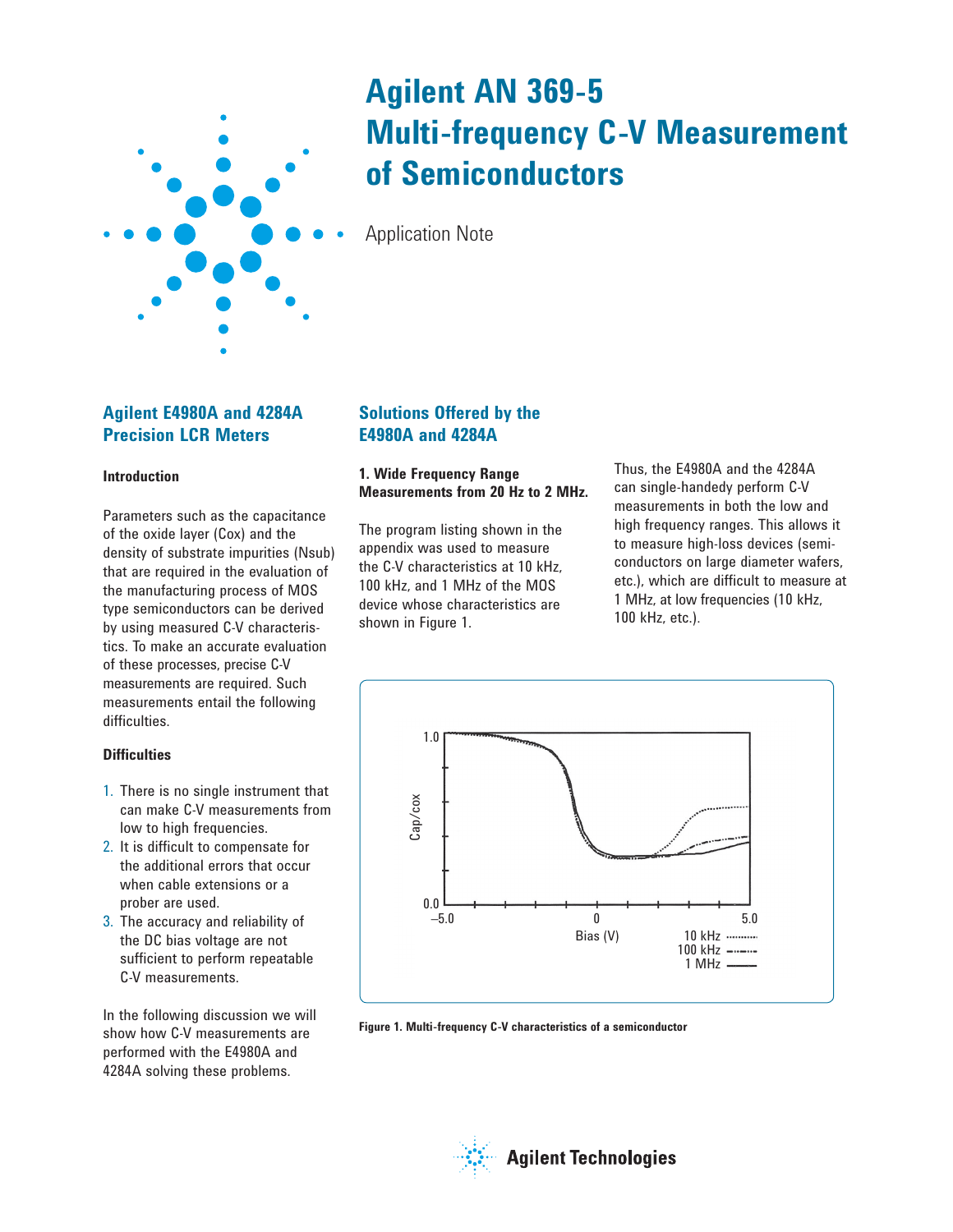### **2. Compensation Functions for Cable Extensions and Probers.**

In order to test semiconductor devices on a wafer, an extension cable and a prober are required. (See Figure 2 and 3.) The extension cable and the prober cause additional errors that greatly influence the test value. The E4980A and 4284A's 2m/4m Cable Length Operation function with 16048D/E test leads, Option 006 for 4284A, minimizes additional errors caused by using 2m/4m extension cables. The E4980A and 4284A's open/ short/load compensation functions minimize errors caused by a prober. This powerful compensation function ensures highly accurate C-V measurements even when a prober is used.



**Figure 2. Cable extension and prober connection in four-terminal pair (4TP) configuration**



**Figure 3. Cable extension and prober connection in two-terminal pair (2TP) configuration**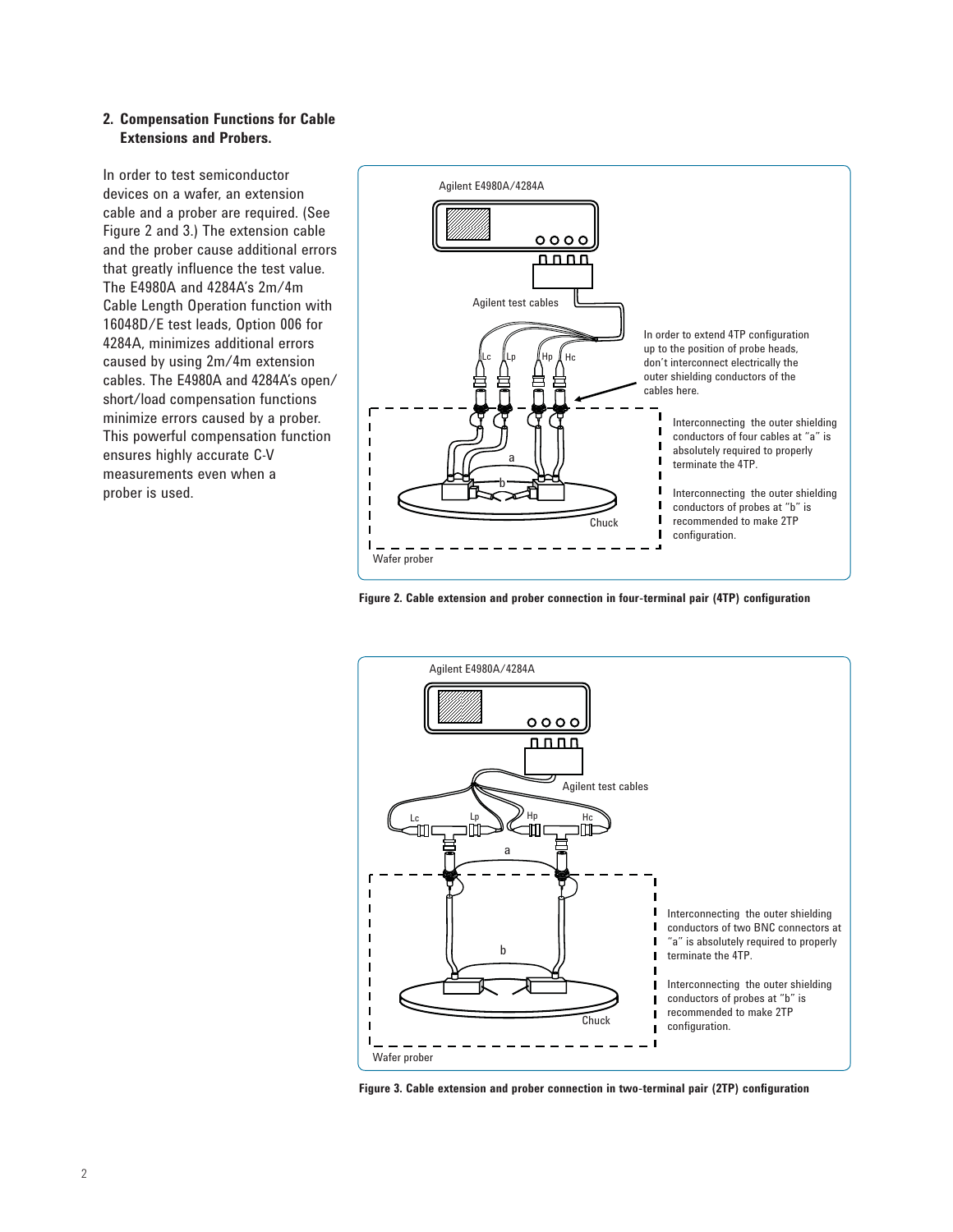### **3. Highly Accurate Internal Bias**

Insufficient accuracy and stability of the bias voltage applied to a device prevents accurate C-V measurements. The E4980A and 4284A ensure the application of a stable bias voltage with a maximum accuracy of 0.1% (Option 001). This minimizes measurement errors due to bias voltage errors.

### **Table 1. E4980A Option 001 DC Bias Capability**

| Range                | <b>Resolution</b> | Accuracy*         |
|----------------------|-------------------|-------------------|
| $\pm 0$ to 5 V       | $330 \mu V$       | $\pm$ 0.1% + 2 mV |
| $\pm 5.001$ to 10 V  | $1 \text{ mV}$    | $\pm$ 0.1% + 2 mV |
| $±10.002$ to 20 V    | $2 \text{ mV}$    | $\pm$ 0.1% + 2 mV |
| $\pm 20.005$ to 40 V | 5 mV              | $+$ 0.1% + 2 mV   |

#### **Table 2. 4284A Option 001 DC Bias Capability**

| Range               | <b>Resolution</b> | Accuracy*         |
|---------------------|-------------------|-------------------|
| $\pm 0.000$ to 5 V  | $1 \text{ mV}$    | $\pm$ 0.1% + 1 mV |
| $±4.002$ to 8 V     | $2 \text{ mV}$    | $+$ 0.1% + 2 mV   |
| $\pm 8.005$ to 20 V | 5 mV              | $\pm$ 0.1% + 5 mV |
| $+20.01$ to 40 V    | $10 \text{ mV}$   | $+0.1\% + 10$ mV  |

 $*$ This can only be used when the test signal level is  $<$  2 Vrms

# **Conclusion**

The E4980A and 4284A feature a wide frequency range, powerful compensation functions, and highly accurate bias characteristics. This versatility of the meter guarantees highly accurate C-V measurements, and higher efficiency in the evaluation of semiconductor processes. Because the E4980A and 4284A can perform all of the low and high frequency C-V measurements singlehandedly, it will greatly contribute to the lowering of capital costs.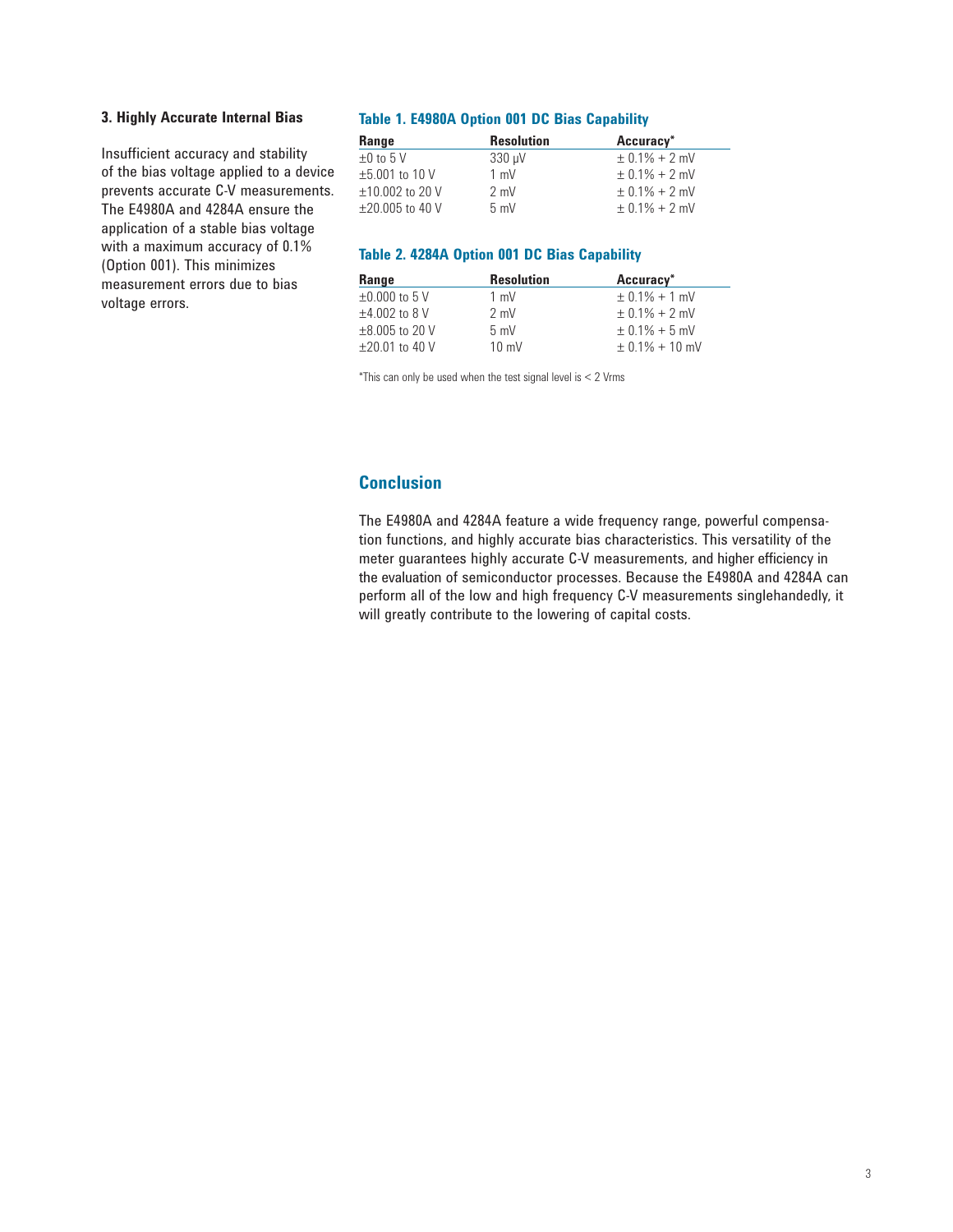# **Appendix 1. Agilent E4980A Sample Program List**

| 20         | 10 !******* Agilent E4980A C-V MEASUREMENT SAMPLE PROGRAM *******<br>OPTION BASE 1 |                                               |
|------------|------------------------------------------------------------------------------------|-----------------------------------------------|
|            | 30 GCLEAR                                                                          |                                               |
|            | 40 PRINT CHRS(12)                                                                  | ! CLEAR DISPLAY                               |
|            | 50 DIM C(3,101), Cn(3,101), Vbias(101)                                             |                                               |
|            | 60 INTEGER H1, H2, H3, Tm                                                          |                                               |
|            | 70 DIM D(101,4)                                                                    |                                               |
|            | 80 ASSIGN @Ad TO 717;FORMAT ON                                                     | ! DEFINE I/0 PATH                             |
|            | 90 ASSIGN @Pat TO 717;FORMAT OFF                                                   | ! DEFINE I/0 PATH                             |
|            | 100 REMOTE @Ad                                                                     | ! SET E4980A TO REMOTE MODE                   |
|            | 110 OUTPUT @Ad;" *Rst"                                                             | ! RESET E4980A                                |
| 130        | 120 OUTPUT @Ad;"VOLT:LEV 0.02V"                                                    | ! SET OSC LEVEL TO 20mV                       |
| 140        | OUTPUT @Ad;"TRIG:SOUR BUS"<br>OUTPUT @Ad;"FORM:DATA REAL"                          | ! GPIB TRIGGER MODE<br>! BINARY DATA TRANSFER |
| 150        | OUTPUT @Ad;"MEM:DIM DBUF,101"                                                      | ! DEFINE BUFFER IN E4980A                     |
| 160        | OUTPUT @Ad;"MEM:FILL DBUF"                                                         | ! ENABLE BUFFER TRANSFER                      |
| 170        | OUTPUT @Ad;"APER SHOR"                                                             | ! SET INTEG TIME TO SHORT                     |
| 180        | <b>GOSUB Corr</b>                                                                  |                                               |
|            | 190 PRINT "CONNECT OUT AND PRESS CONTINUE"                                         |                                               |
|            | 200 PAUSE                                                                          |                                               |
|            | 210 PRINT CHRS(12)                                                                 | ! CLEAR DISPLAY                               |
|            | 220 Holdtime=10                                                                    | $!$ HOLD TIME = 10sec                         |
| 230        | Delaytime=.1                                                                       | ! DELAY TIME = 100msec                        |
| 240        | Vbias $(1)=5$                                                                      | ! START BIAS VOLTAGE                          |
|            | 250 Vstep=.1                                                                       | ! 100mV BIAS STEP                             |
|            | 260 OUTPUT @Ad;"TRIG:DEL "&VALS(Delaytime)                                         | ! SET DELAY TIME                              |
| 270        | OUTPUT @Ad;"OUTP:DC:ISOL:STAT ON"                                                  | ! DCI ISOLATION ON                            |
| 280<br>290 | OUTPUT @Ad;"BIAS:STATE ON"                                                         | ! BIAS ON                                     |
| 300        | FreqS(1)=" 1MHz"<br>FreqS(2)=" 100KHz"                                             |                                               |
| 310        | FreqS(3)=" 10KHz"                                                                  |                                               |
| 320        | $FOR \models 1 TO 3$                                                               |                                               |
| 330        | OUTPUT @Ad;"FREQ"&FreqS(I)                                                         | ! FREQUENCY SETTING                           |
| 340        | OUTPUT @Ad;"BIAS:VOLT "&VAL\$(Vbias(1))                                            | ! SET START BIAS VOLTAGE                      |
| 350        | PRINT TABXY(5,15);"HOLD TIME 10SEC"                                                |                                               |
| 360        | <b>WAIT Holdtime</b>                                                               | ! HOLD TIME                                   |
| 370        | PRINT TABXY(5,15);"MEASURING at "&Freq\$(I)                                        |                                               |
| 380        | FOR J=1 TO 101                                                                     |                                               |
| 390        | OUTPUT @Ad;"trig"                                                                  | ! TRIGGER E4980A                              |
| 400        | IF J=101 THEN 430                                                                  |                                               |
| 410<br>420 | Vbias(J+1)=Vbias(J)+Vstep                                                          | ! CHANGE BIAS VOLTAGE                         |
| 430        | OUTPUT @Ad;"BIAS:VOLT "&VALS(Vbias(J+1)) ! SET BIAS VOLTAGE<br>NEXT J              |                                               |
| 440        | OUTPUT @Ad;"MEM:READ? DBUF"                                                        | ! READ BUFFER                                 |
| 450        | ENTER @Pat;H1,H2,H3,D(*),Tm                                                        |                                               |
| 460        | FOR J=1 TO 101                                                                     |                                               |
| 470        | $C(I,J)=D(J,1)$                                                                    |                                               |
| 480        | NEXT J                                                                             |                                               |
| 490        | IF MAX(C(*))=0 THEN Err                                                            | CHECK IF MAX C VALUE IS 0                     |
| 500        | FOR J=1 TO 101                                                                     |                                               |
| 510        | $Cn(I,J) = C(I,J)/MAX(C(*))$                                                       | ! NORMALIZE C VALUE                           |
| 520        | NEXT J                                                                             |                                               |
| 530        | OUTPUT @Ad;"MEM:CLE DBUF;FILL DBUF"                                                | ! CLEAR DATA IN BUFFER                        |
| 540<br>550 | PRINT CHRS(12)<br>NEXT I                                                           | ! CLEAR DISPLAY                               |
|            | 560 OUTPUT @Ad;"BIAS:STATE OFF"                                                    | ! BIAS OFF                                    |
|            | 570 GOSUB Plotting                                                                 |                                               |
|            | 580 GOTO Ending                                                                    |                                               |
| 590        | L                                                                                  |                                               |
| 600        |                                                                                    |                                               |
| 610        | ! THE FOLLOWINGS ARE FOR PLOTTING THE MEASUREMENT DATA TO CRT.                     |                                               |
| 620        | Ţ                                                                                  |                                               |
|            | 630 Plotting: DEG                                                                  | ! SET ANGLE UNIT TO DEGREE                    |
|            | 640 GRAPHICS ON                                                                    |                                               |
|            | 650 VIEWPORT 8,150,17,100                                                          | ! PLOT NUMBERS AND LABELS                     |
|            | 660 WINDOW 0,100,0,100                                                             | Ţ                                             |
|            | 670 LDIR 0<br>680 LORG 2                                                           | Ţ<br>Ţ                                        |
|            | 690 CSIZE 4                                                                        | Ţ                                             |
|            | 700 MOVE 45,15                                                                     | Ţ                                             |
|            | 710 LABEL "BIAS (V)"                                                               | Ţ                                             |
|            | 720 MOVE 8,23                                                                      | Ţ                                             |
|            | 730 LABEL "-5.0"                                                                   | Ţ                                             |
|            | 740 MOVE 49,23                                                                     | Ţ                                             |
|            | 750 LABEL "0"                                                                      | Ţ                                             |
|            | 760 MOVE 84,23                                                                     | Ţ                                             |
|            | 770 LABEL "5.0"                                                                    | Ţ                                             |
| 780        | <b>MOVE 5,98</b>                                                                   | Ţ                                             |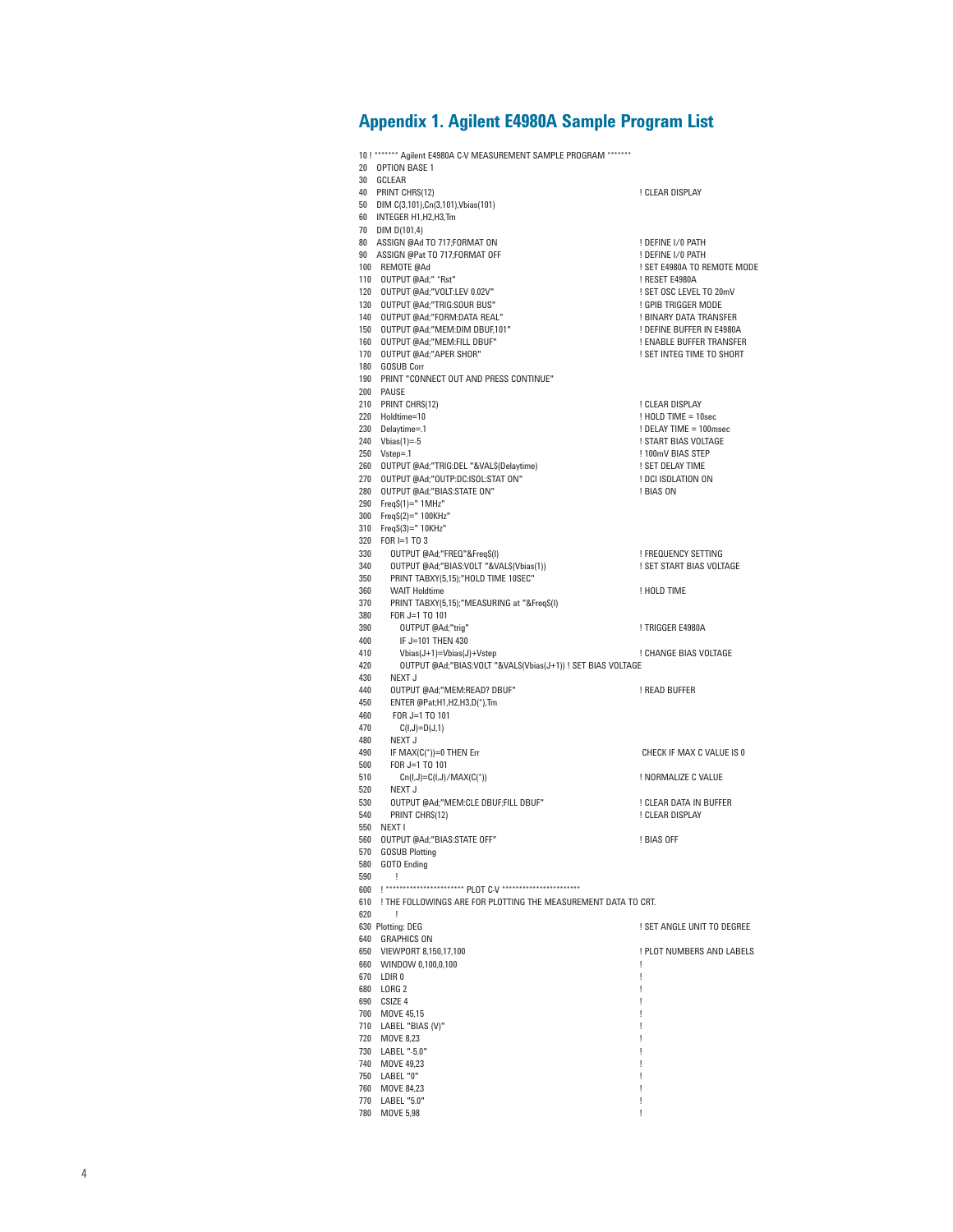# **Appendix 1. Agilent E4980A Sample Program List** *continued...*

|              | 790 LABEL "1.0"                                                               | Ţ                                             |
|--------------|-------------------------------------------------------------------------------|-----------------------------------------------|
|              | 800 MOVE 65,5                                                                 | ı                                             |
|              | 810 LABEL "1MHz"<br>820 MOVE 65.10                                            |                                               |
|              | 830 LABEL "100kHz"                                                            |                                               |
|              | 840 MOVE 65,15                                                                |                                               |
|              | 850 LABEL " 10kHz"                                                            |                                               |
|              | 860 MOVE 78,5                                                                 |                                               |
|              | 870 DRAW 88.5                                                                 |                                               |
|              | 880 LINE TYPE 8                                                               |                                               |
|              | 890 MOVE 78,10                                                                |                                               |
|              | 900 DRAW 88,10                                                                |                                               |
|              | 910 LINE TYPE 3                                                               |                                               |
|              | 920 MOVE 78,15<br>930 DRAW 88,15                                              |                                               |
|              | 940 LINE TYPE 1                                                               |                                               |
|              | 950 LDIR 90                                                                   |                                               |
|              | 960 MOVE 3.55                                                                 |                                               |
|              | 970 LABEL "Cap/Cox"                                                           |                                               |
|              | 980 LDIR 0                                                                    |                                               |
|              | 990 MOVE 5,28                                                                 |                                               |
|              | 1000 LABEL "0.0"<br>1010 MOVE 5,98                                            |                                               |
|              | 1020 LABEL "1.0"                                                              | ! END PLOT NUMBERS AND LABELS                 |
| 1030         |                                                                               |                                               |
|              | 1040 VIEWPORT 25,125,40,95                                                    | ! DRAW AXES                                   |
|              | 1050 FRAME                                                                    | Ţ                                             |
|              | 1060 WINDOW -5,5,0,1                                                          | L                                             |
| 1070         | AXES 1, 2, -5,0                                                               | ! END DRAW AXES                               |
| 1080         |                                                                               | Ţ                                             |
|              | 1090 FOR I=1 TO 3                                                             | ! PLOT DATA                                   |
| 1100<br>1110 | MOVE Vbias(1), Cn(I, 1)<br>FOR J=2 TO 101                                     | Ţ<br>Ţ                                        |
| 1120         | DRAW Vbias(J),Cn(I,J)                                                         |                                               |
| 1130         | NEXT J                                                                        |                                               |
| 1140         | LINE TYPE 3                                                                   |                                               |
| 1150         | IF I=1 THEN LINE TYPE 8                                                       |                                               |
|              | 1160 NEXT I                                                                   | ! END PLOT DATA                               |
|              | 1170 LINE TYPE 1                                                              |                                               |
|              | 1180 RETURN                                                                   |                                               |
| 1190         | ÷<br>1200 Corr: ! ************* SUBROUTINE FOR CORRECTION **************      |                                               |
|              | 1210 ! THE FOLLOWINGS ARE FOR PERFORMING OPEN/SHORT COMPENSATION.             |                                               |
| 1220         | - 1                                                                           |                                               |
|              | 1230 OUTPUT @Ad;"DISP:PAGE CSETUP"                                            | ! GO TO CORRECTION SETUP PAGE                 |
|              | 1240 OUTPUT @Ad;"CORR:LENG 1;METH SING"                                       | ! CABLE LENGTH 1m, SINGLE COMPEN MODE         |
|              | 1250 OUTPUT @Ad;"CORR:SPOT1:FREQ 1MHz;STAT ON"                                | $!$ SPOT FREQ 1 = 1MHz                        |
| 1260         | OUTPUT @Ad;"CORR:SPOT2:FREQ 100KHz;STAT ON"                                   | ! SPOT FREQ $2 = 100$ kHz                     |
| 1270<br>1280 | OUTPUT @Ad;"CORR:SPOT3:FREQ 10KHz;STAT ON"<br>OUTPUT @Ad;"CORR:LOAD:STAT OFF" | ! SPOT FREQ $3 = 10$ kHz<br>! LOAD COMPEN OFF |
| 1290         | PRINT "OPEN COMPENSATION"                                                     |                                               |
|              | 1300 PRINT TABXY(5,15);"PRESS CONTINUE"                                       |                                               |
| 1310         | PAUSE                                                                         |                                               |
| 1320         | PRINT TABXY(5,15);"                                                           |                                               |
| 1330         | OUTPUT @Ad;"CORR:SPOT1:OPEN"                                                  | ! PERFORM OPEN COMPEN AT SPOT FREQ 1          |
| 1340         | OUTPUT @Ad;"CORR:SPOT2:OPEN"                                                  | ! PERFORM OPEN COMPEN AT SPOT FREQ 2          |
| 1350         | OUTPUT @Ad;"CORR:SPOT3:OPEN"                                                  | ! PERFORM OPEN COMPEN AT SPOT FREQ 3          |
| 1360         | OUTPUT @Ad;"*OPC?"                                                            | ! CONFIRM OPEN MEASUREMENT COMPLETED          |
|              | 1370 ENTER @Ad;A\$<br>1380 OUTPUT @Ad;"CORR:OPEN:STAT ON"                     | ! OPEN COMPEN ON                              |
|              | 1390 PRINT CHR\$(12)                                                          | ! CLEAR DISPLAY                               |
|              | 1400 PRINT "SHORT COMPENSATION"                                               |                                               |
|              | 1410 PRINT TABXY(5,15); "PRESS CONTINUE"                                      |                                               |
|              | 1420 PAUSE                                                                    |                                               |
|              | 1430 PRINT TABXY(5,15);"                                                      |                                               |
| 1440         | OUTPUT @Ad;"CORR:SPOT1:SHOR"                                                  | ! PERFORM SHORT COMPEN AT SPOT FREQ 1         |
| 1450         | OUTPUT @Ad;"CORR:SPOT2:SHOR"                                                  | ! PERFORM SHORT COMPEN AT SPOT FREQ 2         |
|              | 1460 OUTPUT @Ad;"CORR:SPOT3:SHOR"                                             | ! PERFORM SHORT COMPEN AT SPOT FREQ 3         |
|              | 1470 OUTPUT @Ad:"*OPC?"<br>1480 ENTER @Ad;A\$                                 | ! CONFIRM SHORT MEASUREMENT COMPLETED         |
|              | 1490 OUTPUT @Ad;"CORR:SHOR:STAT ON"                                           | ! SHORT COMPEN ON                             |
|              | 1500 OUTPUT @Ad;"DISP:PAGE MEAS"                                              | ! GO TO MEASUREMENT PAGE                      |
|              | 1510 PRINT CHRS(12)                                                           | ! CLEAR DISPLAY                               |
| 1520         | RETURN                                                                        |                                               |
| 1530         | T                                                                             |                                               |
|              |                                                                               |                                               |
|              |                                                                               |                                               |
|              | 1550 Err: PRINT "C-V MEASUREMENT FAILED."<br>1560 Ending: END                 |                                               |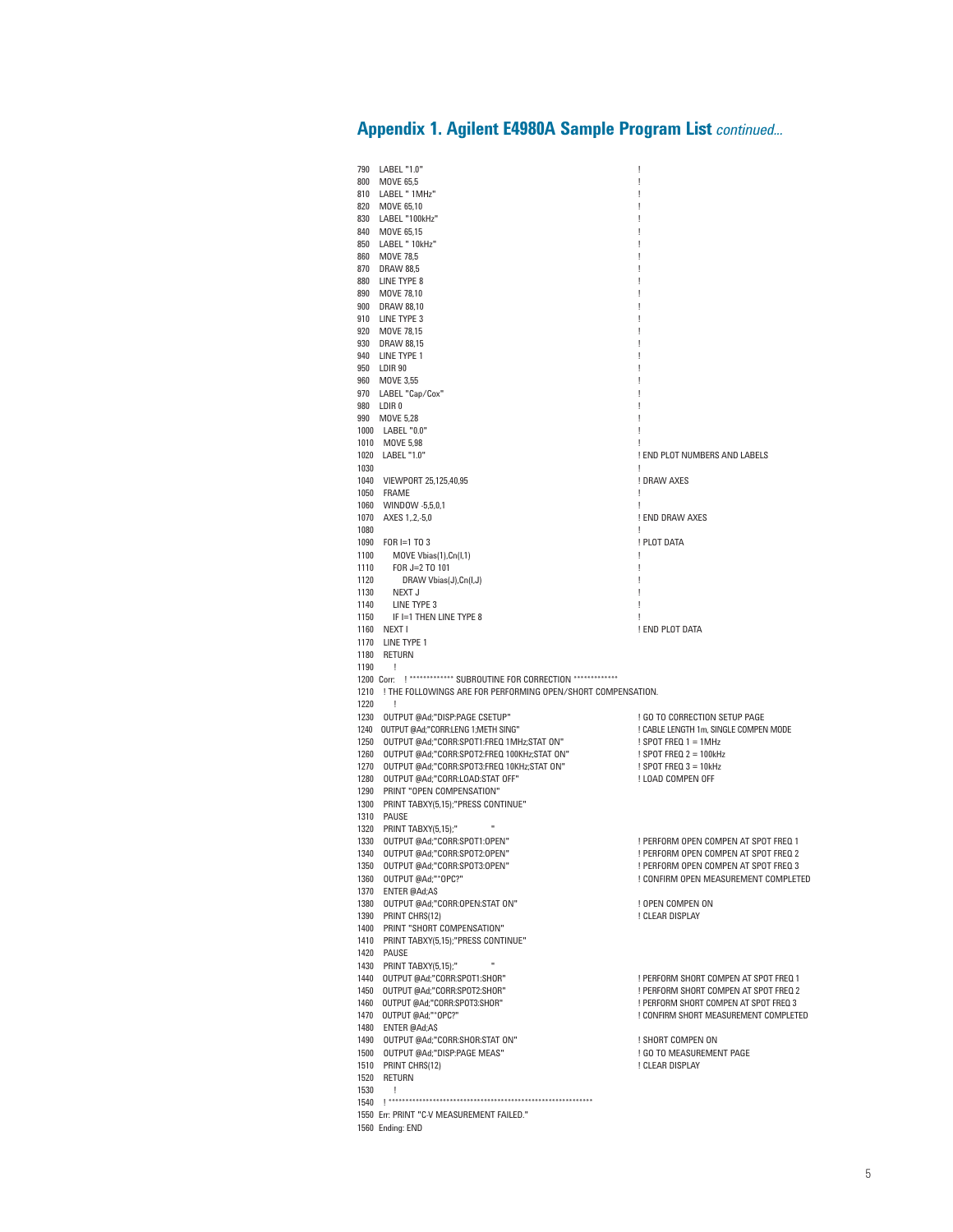### **Appendix 2. Agilent 4284A Sample program list**

10 ! \*\*\*\*\*\*\* Agilent 4284A C-V MEASUREMENT SAMPLE PROGRAM \*\*\*\*\*\*\* 20 OPTION BASE 1 30 GCLEAR 40 PRINT CHRS(12) **20 PRINT CHRS(12) 1** CLEAR DISPLAY 50 DIM C(3,101),Cn(3,101),Vbias(101) 60 INTEGER H1,H2,H3,Tm 70 DIM D(101,4) 80 ASSIGN @Ad TO 717:FORMAT ON **EXAMPLE 20 ASSIGN @Ad TO 717:FORMAT ON** 90 ASSIGN @Pat TO 717;FORMAT OFF **1990 Pat 10 PAT PAT ASSIGN WAS A CONSTRU**<br>100 REMOTE @Ad 1 SET 4284A TO REMOTE MODE<br>! RESET 4284A 110 OUTPUT @Ad;" \*Rst" ! RESET 4284A 120 OUTPUT @Ad;"VOLT:LEV 0.02V" ! SET OSC LEVEL TO 20mV 130 OUTPUT @Ad;"OUTP:HPOW ON" ! BIAS OPTION ON 140 OUTPUT @Ad;"TRIG:SOUR BUS" 150 OUTPUT @Ad;"FORM:DATA REAL" ! BINARY DATA TRANSFER 160 OUTPUT @Ad;"MEM:DIM DBUF,101" ! DEFINE BUFFER IN 4284A 170 OUTPUT @Ad:"MEM:FILL DBUF" 180 OUTPUT @Ad;"APER SHOR" | NORTH SHORT | SET INTEG TIME TO SHORT 190 GOSUB Corr 200 PRINT "CONNECT OUT AND PRESS CONTINUE" 210 PAUSE 220 PRINT CHR\$(12) ! CLEAR DISPLAY 230 Holdtime=10 ! HOLD TIME = 10sec 240 Delaytime=.1 ! DELAY TIME = 100msec 250 Vbias(1)=-5 ! START BIAS VOLTAGE ! 100mV BIAS STEP<br>! SET DELAY TIME 270 OUTPUT @Ad;"TRIG:DEL "&VAL\$(Delaytime) ! SET DELAY TIME 280 OUTPUT @Ad;"OUTP:DC:ISOL ON" ! DC BIAS ISOLATION ON 290 OUTPUT @Ad;"BIAS:STATE ON" 300 Freq\$(1)=" 1MHz" 310 Freq\$(2)=" 100KHz" 320 Freq\$(3)=" 10KHz" 330 FOR I=1 TO 3<br>340 OUTPUT @A 340 OUTPUT @Ad;"FREQ"&Freq\$(I)<br>350 OUTPUT @Ad;"BIAS:VOLT "&VAL\$(Vbias(1)) | FREQUENCY SETTING UNITAGE **OUTPUT @Ad;"BIAS:VOLT "&VALS(Vbias(1))** 360 PRINT TABXY(5,15);"HOLD TIME 10SEC"<br>370 WAIT Holdtime 370 WAIT Holdtime ! HOLD TIME 380 PRINT TABXY(5,15);"MEASURING at "&Freq\$(I) 390 FOR J=1 TO 101 400 OUTPUT @Ad;"trig" | 1990 CONTENT CONTROL 2010 CONTROL 11 TRIGGER 4284A IF J=101 THEN 440 420 Vbias(J+1)=Vbias(J)+Vstep ! CHANGE BIAS VOLTAGE 430 OUTPUT @Ad;"BIAS:VOLT "&VAL\$(Vbias(J+1)) ! SET BIAS VOLTAGE 440 NEXT J 450 OUTPUT @Ad;"MEM:READ? DBUF" ! READ BUFFER 460 ENTER @Pat;H1,H2,H3,D(\*),Tm<br>470 FOR J=1 TO 101 470 FOR J=1 TO 101 480 C(I,J)=D(J,1) 490 NEXT J<br>500 IF MAX(C(\*))=0 THEN Err ! CHECK IF MAX C VALUE IS 0 510 FOR J=1 TO 101<br>520 Co(LI)=C(LI)/ 520 Cn(I,J)=C(I,J)/MAX(C(\*)) ! NORMALIZE C VALUE  ${\small \begin{array}{l} \texttt{530} \\ \texttt{540} \\ \texttt{361} \\ \texttt{541} \\ \texttt{542} \\ \texttt{549} \\ \texttt{541} \\ \texttt{542} \\ \texttt{543} \\ \texttt{545} \\ \texttt{546} \\ \texttt{547} \\ \texttt{548} \\ \texttt{549} \\ \texttt{549} \\ \texttt{540} \\ \texttt{541} \\ \texttt{541} \\ \texttt{542} \\ \texttt{543} \\ \texttt{541} \\ \texttt{541} \\ \texttt{542} \\ \texttt{$ 540 NEXT J<br>550 OUTPUT 550 OUTPUT @Ad;"MEM:CLE DBUF;FILL DBUF" ! CLEAR DATA IN BUFFER ! CLEAR DISPLAY 570 NEXT I 580 OUTPUT @Ad;"BIAS:STATE OFF" ! BIAS OFF 590 GOSUB Plotting 600 GOTO Ending 610 ! 620 !\*\*\*\*\*\*\*\*\*\*\*\*\*\*\*\*\*\*\*\*\*\*\*\*\*\* PLOT C-V \*\*\*\*\*\*\*\*\*\*\*\*\*\*\*\*\*\*\*\*\*\*\*\*\*\*\* 630 ! THE FOLLOWINGS ARE FOR PLOTTING THE MEASUREMENT DATA TO CRT. 640 !<br>650 Plotting: DEG ! SET ANGLE UNIT TO DEGREE 660 GRAPHICS ON<br>670 VIEWPORT 8,150,17,100 **FLOT NUMBERS AND LABELS** 680 WINDOW 0,100,0,100 ! 690 LDIR 0 ! 700 LORG 2 710 CSIZE 4 ! 720 MOVE 45.15 730 LABEL "BIAS (V)" ! 740 MOVE 8 23 750 LABEL "-5.0" 760 MOVE 49,23 ! 770 LABEL "0" !

780 MOVE 84,23 !

790 LABEL "5.0" !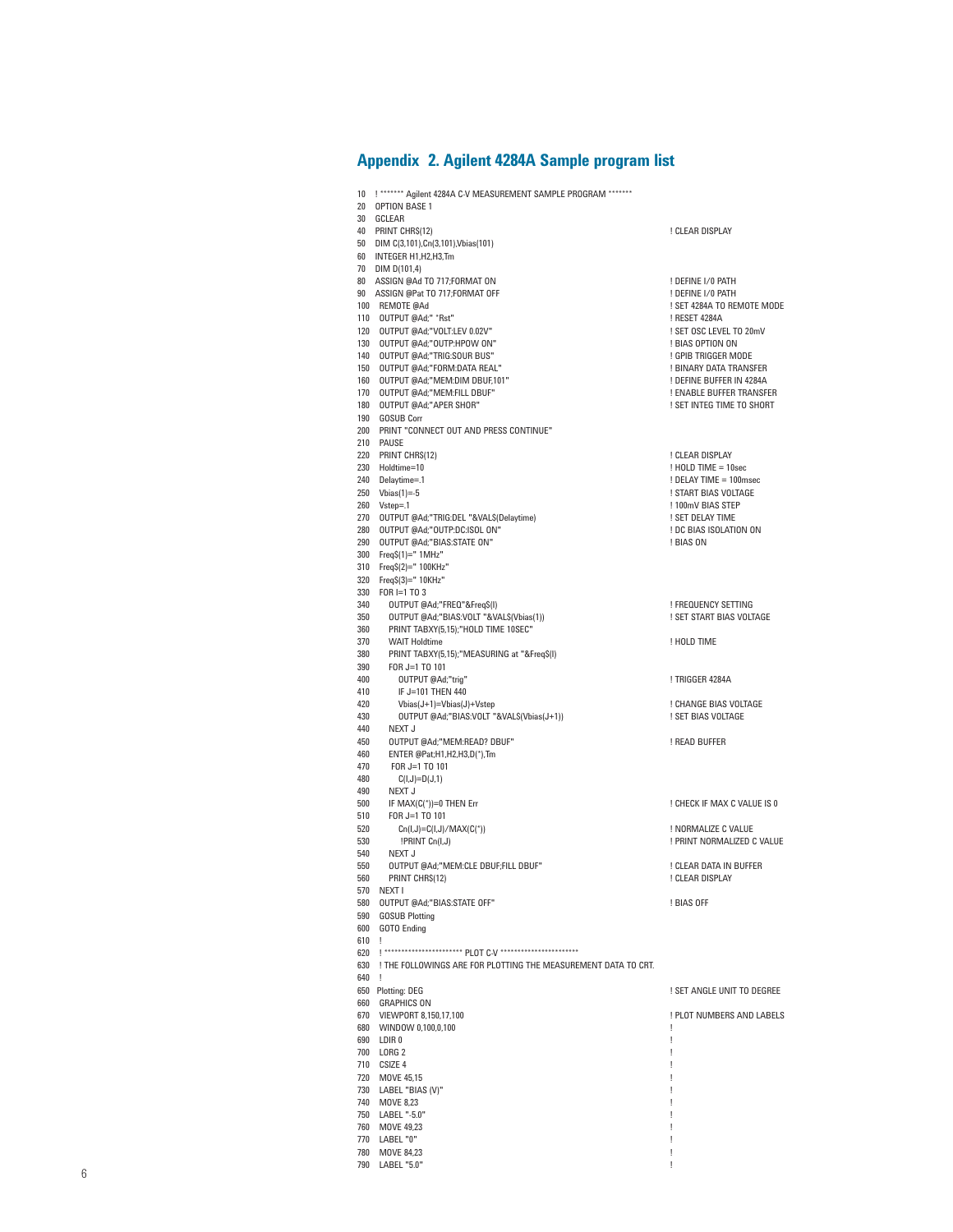|              | 800 MOVE 5,98                                                                        | Ţ                                                                              |
|--------------|--------------------------------------------------------------------------------------|--------------------------------------------------------------------------------|
|              | 810 LABEL "1.0"                                                                      | ı<br>u                                                                         |
|              | 820 MOVE 65,5<br>830 LABEL " 1MHz"                                                   |                                                                                |
|              | 840 MOVE 65,10                                                                       | u                                                                              |
|              | 850 LABEL "100kHz"                                                                   | Ţ                                                                              |
|              | 860 MOVE 65,15<br>870 LABEL " 10kHz"                                                 | u                                                                              |
|              | 880 MOVE 78,5                                                                        | Ţ                                                                              |
|              | 890 DRAW 88,5                                                                        |                                                                                |
|              | 900 LINE TYPE 8                                                                      | u                                                                              |
|              | 910 MOVE 78,10<br>920 DRAW 88,10                                                     | Ţ<br>Ţ                                                                         |
|              | 930 LINE TYPE 3                                                                      | u                                                                              |
|              | 940 MOVE 78,15                                                                       | Ţ                                                                              |
|              | 950 DRAW 88,15<br>960 LINE TYPE 1                                                    | u                                                                              |
|              | 970 LDIR 90                                                                          | Ţ                                                                              |
|              | 980 MOVE 3,55                                                                        |                                                                                |
|              | 990 LABEL "Cap/Cox"                                                                  | u                                                                              |
|              | 1000 LDIR 0<br>1010 MOVE 5,28                                                        | Ţ<br>Ţ                                                                         |
|              | 1020 LABEL "0.0"                                                                     | u                                                                              |
|              | 1030 MOVE 5,98                                                                       | ı                                                                              |
| 1050 !       | 1040 LABEL "1.0"                                                                     | ! END PLOT NUMBERS AND LABELS                                                  |
|              | 1060 VIEWPORT 25,125,40,95                                                           | ! DRAW AXES                                                                    |
|              | 1070 FRAME                                                                           | Ţ                                                                              |
|              | 1080 WINDOW -5,5,0,1<br>1090 AXES 1, 2, -5,0                                         | Ţ                                                                              |
| $1100$ !     |                                                                                      | ! END DRAW AXES                                                                |
|              | 1110 FOR I=1 TO 3                                                                    | ! PLOT DATA                                                                    |
|              | 1120 MOVE Vbias(1), Cn(I,1)                                                          | Ţ                                                                              |
| 1140         | 1130 FOR J=2 TO 101<br>DRAW Vbias(J),Cn(I,J)                                         | Ţ<br>Ţ                                                                         |
|              | 1150 NEXT J                                                                          | Ţ                                                                              |
| 1160         | LINE TYPE 3                                                                          | Ţ                                                                              |
| 1170         | if I=1 then line type 8<br>1180 NEXT I                                               | ! END PLOT DATA                                                                |
|              | 1190 LINE TYPE 1                                                                     |                                                                                |
|              | 1200 RETURN                                                                          |                                                                                |
| 1210         | $\mathbf{I}$<br>1220 Corr: ! ************* SUBROUTINE FOR CORRECTION **************  |                                                                                |
| 1230         | ! THE FOLLOWINGS ARE FOR PERFORMING OPEN/SHORT COMPENSATION.                         |                                                                                |
| 1240         | $\mathbf{I}$                                                                         |                                                                                |
|              | 1250 OUTPUT @Ad;"DISP:PAGE CSETUP"                                                   | ! GO TO CORRECTION SETUP PAGE                                                  |
| 1260         | OUTPUT @Ad;"CORR:LENG 1;METH SING"<br>1270 OUTPUT @Ad;"CORR:SPOT1:FREQ 1MHz;STAT ON" | ! CABLE LENGTH 1m, SINGLE COMPEN MODE<br>$!$ SPOT FREQ 1 = 1MHz                |
|              | 1280 OUTPUT @Ad;"CORR:SPOT2:FREQ 100KHz;STAT ON"                                     | ! SPOT FREQ $2 = 100kHz$                                                       |
|              | 1290 OUTPUT @Ad;"CORR:SPOT3:FREQ 10KHz;STAT ON"                                      | ! SPOT FREQ $3 = 10kHz$                                                        |
|              | 1300 OUTPUT @Ad;"CORR:LOAD:STAT OFF"<br>1310 PRINT "OPEN COMPENSATION"               | ! LOAD COMPEN OFF                                                              |
|              | 1320 PRINT TABXY(5,15);"PRESS CONTINUE"                                              |                                                                                |
|              | 1330 PAUSE                                                                           |                                                                                |
|              | 1340 PRINT TABXY(5,15);"<br>Ħ                                                        |                                                                                |
| 1350<br>1360 | OUTPUT @Ad;"CORR:SPOT1:OPEN"<br>OUTPUT @Ad;"CORR:SPOT2:OPEN"                         | ! PERFORM OPEN COMPEN AT SPOT FREQ 1<br>! PERFORM OPEN COMPEN AT SPOT FREQ 2   |
| 1370         | OUTPUT @Ad;"CORR:SPOT3:OPEN"                                                         | ! PERFORM OPEN COMPEN AT SPOT FREQ 3                                           |
|              | 1380 OUTPUT @Ad;"*OPC?"                                                              | ! CONFIRM OPEN MEASUREMENT COMPLETED                                           |
|              | 1390 ENTER @Ad;A\$<br>1400 OUTPUT @Ad;"CORR:OPEN:STAT ON"                            | ! OPEN COMPEN ON                                                               |
|              | 1410 PRINT CHR\$(12)                                                                 | ! CLEAR DISPLAY                                                                |
|              | 1420 PRINT "SHORT COMPENSATION"                                                      |                                                                                |
|              | 1430 PRINT TABXY(5,15);"PRESS CONTINUE"                                              |                                                                                |
|              | 1440 PAUSE<br>1450 PRINT TABXY(5,15);"                                               |                                                                                |
| 1460         | OUTPUT @Ad:"CORR:SPOT1:SHOR"                                                         | ! PERFORM SHORT COMPEN AT SPOT FREQ 1                                          |
| 1470         | OUTPUT @Ad;"CORR:SPOT2:SHOR"                                                         | ! PERFORM SHORT COMPEN AT SPOT FREQ 2                                          |
|              | 1480 OUTPUT @Ad:"CORR:SPOT3:SHOR"<br>1490 OUTPUT @Ad;"*OPC?"                         | ! PERFORM SHORT COMPEN AT SPOT FREQ 3<br>! CONFIRM SHORT MEASUREMENT COMPLETED |
|              | 1500 ENTER @Ad:AS                                                                    |                                                                                |
|              | 1510 OUTPUT @Ad;"CORR:SHOR:STAT ON"                                                  | ! SHORT COMPEN ON                                                              |
|              | 1520 OUTPUT @Ad;"DISP:PAGE MEAS"                                                     | ! GO TO MEASUREMENT PAGE                                                       |
|              | 1530 PRINT CHR\$(12)<br>1540 RETURN                                                  | ! CLEAR DISPLAY                                                                |
| 1550 !       |                                                                                      |                                                                                |
|              |                                                                                      |                                                                                |
|              | 1570 Err: PRINT "C-V MEASUREMENT FAILED."<br>1580 Ending: END                        |                                                                                |
|              |                                                                                      |                                                                                |

# **Appendix 2. Agilent 4284A Sample program list** *continued...*